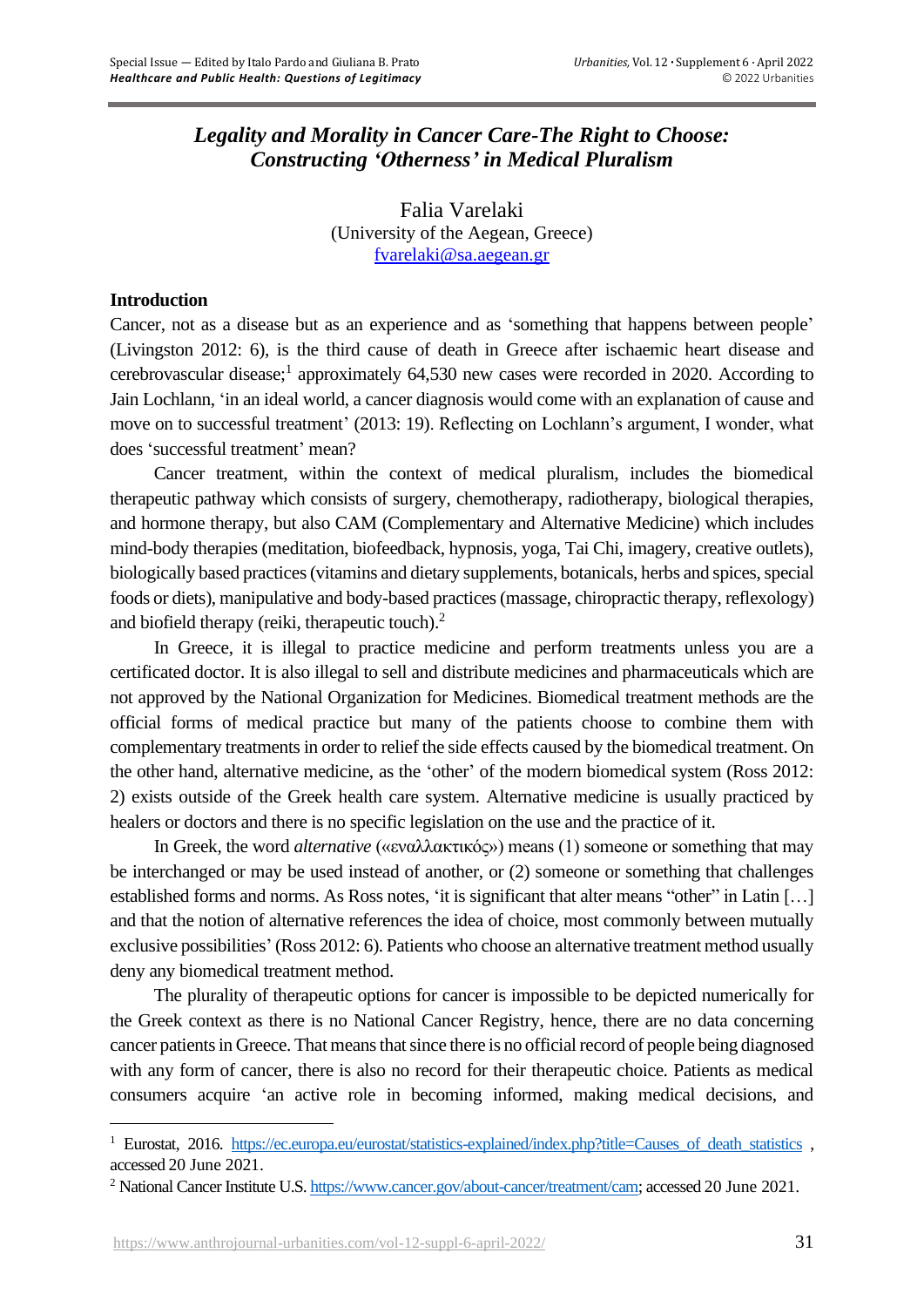determining the course of treatment and care' (Sulik and Eich-Krohm 2008: 7). In a social context where multiple treatment modalities are offered, patients can choose from the 'treatment pool' and follow the biomedical treatment process, an alternative treatment, or a combination of the two.

Here, I examine the conflicting relationship that seems to be raised within the context of medical pluralism. Drawing on material from the ethnographic research that I conducted in a public cancer hospital in Athens (Greece), I explore the context of therapeutic choice, the process of which is resulting into the emergence of discourses around morality, legality and trust (Pardo 2000). Additional interviews had to be made in circumstances of pandemic, thus they were conducted by phone, and they included patients who exclusively followed alternative treatment methods after their cancer diagnosis. Interestingly, no contact with healers or medical oncologists who practice alternative treatment methods was achieved, despite my persistent efforts on sending emails and making telephone calls. Within the context of economic crisis in Greece, people who experience cancer, either as cancer patients and/or medical consumers, find themselves at the intersection of biomedicine and alternative medicine, where they are able to choose which treatment option fits them. The ethnographic analysis is focused on the way that cancer patients and medical oncologists perceive and contextualize this choice. In the first part of the article, I provide an ethnographic starting point for my analysis. In the second part, I analyse the dominance of biomedicine and the construction of the biomedical subject. The third part, focuses on the ways with which alternative medicine is being constructed as the dangerous 'other' or as 'the right of choice'.

# **'I Chose this "Other Way"'**

'It is another Wednesday morning in the field', I thought while entering the hospital's main entrance, only to be disproved as soon as I arrived in the third's floor cancer ward. I felt the agitation when I faced the doctors and the interns going in and out the ward's director office. 'What is going on?' I timidly asked John,<sup>3</sup> a young intern. 'Come with me', he said, 'and find out by yourself'. So I did. John entered room n. 3 with Dr Bella, one of the resident medical oncologists. 'How are you, Jenny?', Dr Bella asked the woman who was lying in the bed in front of us. 'Shitty fine, thank you', she replied cynically, with a blank stare. 'Mrs Prigou, 46-years-old, diagnosed with breast cancer, unknown cancer staging, admitted last night due to paralysis. She is refusing any diagnostic test or treatment. We administer cortisone and we have planned radiotherapy in order to treat the paralysis', said John, looking at me in a rather strange or even conspiratorial way as if he was telling me, 'did you get it?'. Jenny was diagnosed with breast cancer two years ago. She told me, 'I was fine in July. A month later, the pain started. In September, they discovered eleven tumours in my right breast and a doctor gave me only two months to live'. After the diagnosis, she accepted with many reservations to have her breast surgically removed; but then she decided to follow an alternative treatment. She said:

'I met a medical oncologist who treats his patient in "the other way" [alternatively], not chemo, radio and all these poisons. He said that he can cure me if I followed his instructions; specific diet, cannabis oil and physical exercise. And he also provided me with some "vitamins", you know, the only medicine that can cure cancer but of course

<sup>3</sup> Following common anthropological practise, I use pseudonyms for my interlocutors, while I adopt a descriptive reference for my fieldwork site.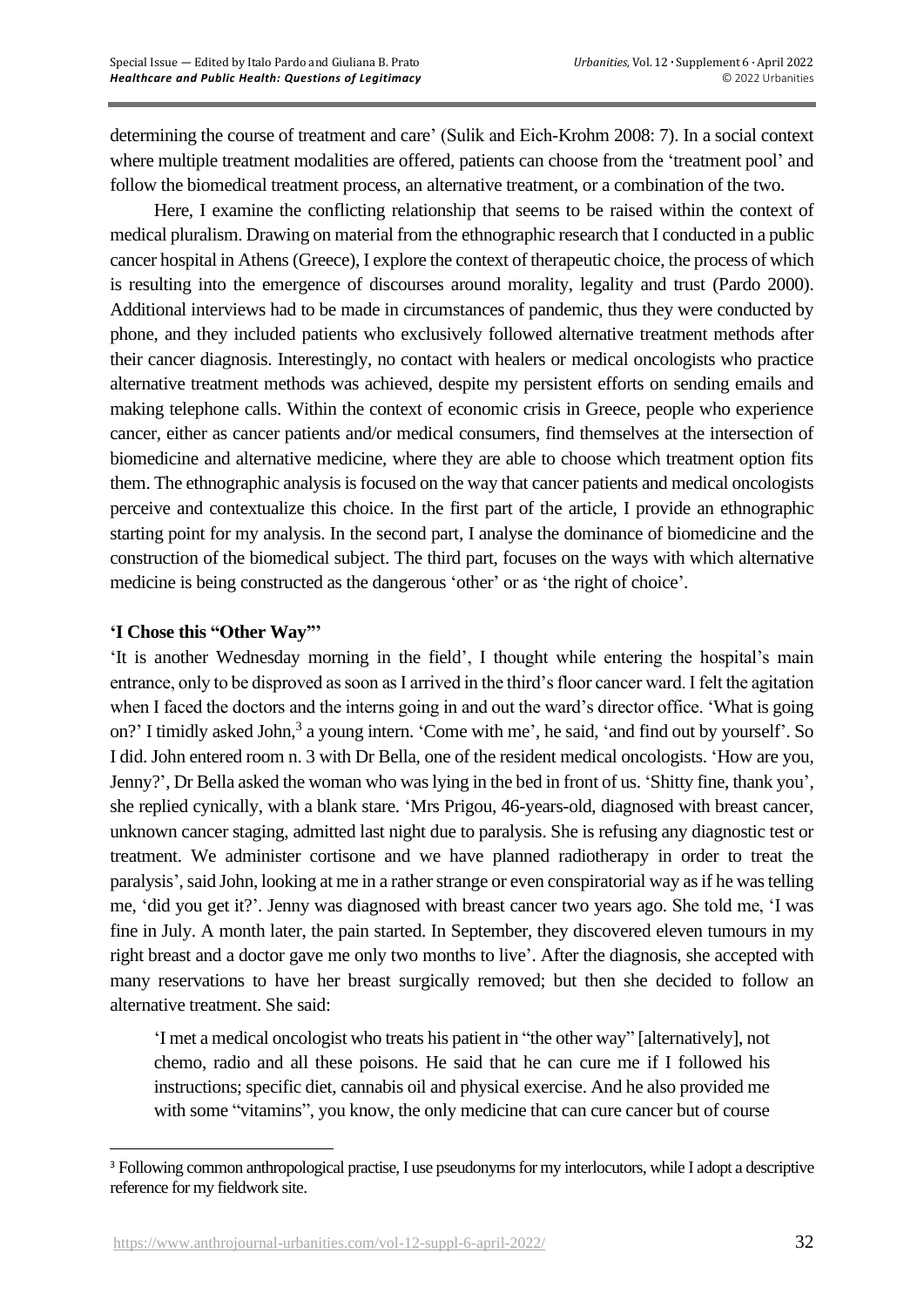it is illegal here in Greece, because if it were legal all that "piddly" doctors would be unemployed now. So, I chose this "other way". And you know what? I'm so fucking tired of trying to explain to everybody in here that I have the right to choose. I don't have to explain myself or justify my choices. How can anyone judge me?'

Jenny was judged as being 'irrational' by doctors for choosing an alternative treatment. In the medical discourse, alternative treatment is seen as the 'wrong choice', while Jenny's doctor was judged as 'dangerous' and 'immoral'. For Gellner, 'in modernity most people take the canons of rationalism and science to be the only way of thinking, while relegating everything else to the informal sphere' (Gellner 1974 quoted in Lazar 2006: 38). Discussing her chose treatment, Jenny told me:

'It costed us a fortune, but it was totally worth it. For one and a half year I was just like you. Healthy and pretty. And then, I was not. My doctor told me that there is probably a metastasis caused by the surgery (mastectomy) because cancer is transferred through blood.'

How did you meet that doctor?, I asked.

'Well, we did our research, of course. We also met some healers, but nobody could provide these "vitamins". We have been told that these are the most expensive you can find in the market, most probably because they are obviously illegal but totally effective. I would have been cured if I didn't have that surgery. That's why I don't trust them anymore'.

I left the room and returned to the ward's director office, Dr Alexandris, with whom I had a long conversation. Referring to Jenny's doctor, He said:

'He is an immoral person. He is not a doctor. He looks for consumers to sell his "magic" illegal "mantzounia" [μαντζούνια, herbal mixtures] only to see his bank account grow. He used to be my intern, and this is the worst. He is now performing alternative medicine, maybe for the money […] Unfortunately, this woman [Jenny] is not his only "victim". All these years […] I have seen many patients who are hospitalised here only to die just because he sells hope in a very expensive price […] He has been expelled from the Hellenic Society of Medical Oncology, which means he cannot practice oncology anymore. He is totally immoral as he sells these mantzounia as vitamins, not as medicines and this is how he covers the illegality. He also should be charged for tax evasion; this is also illegal. What do you think, that you buy these "vitamins" for 800 Euros and you get a receipt? […] But he is not the only one. There are many out there, killing people without guilt. Some of them are doctors, others are "healers" […] They are all "agirtes" [αγύρτες, charlatans]. Since we (the Medicine) haven't cured cancer yet they will be more and more […]'

Dr Alexandris was angry with the medical oncologist who treated Jenny's breast cancer with "vitamins", but also with Jenny and the patients who choose an alternative treatment. Dr Kazou, another medical oncologist of the ward stressed other aspects of alternative medicine:

'People using this kind of methods are usually uneducated people. They usually live in a village far from the city centre, that means they live in the past. And of course, most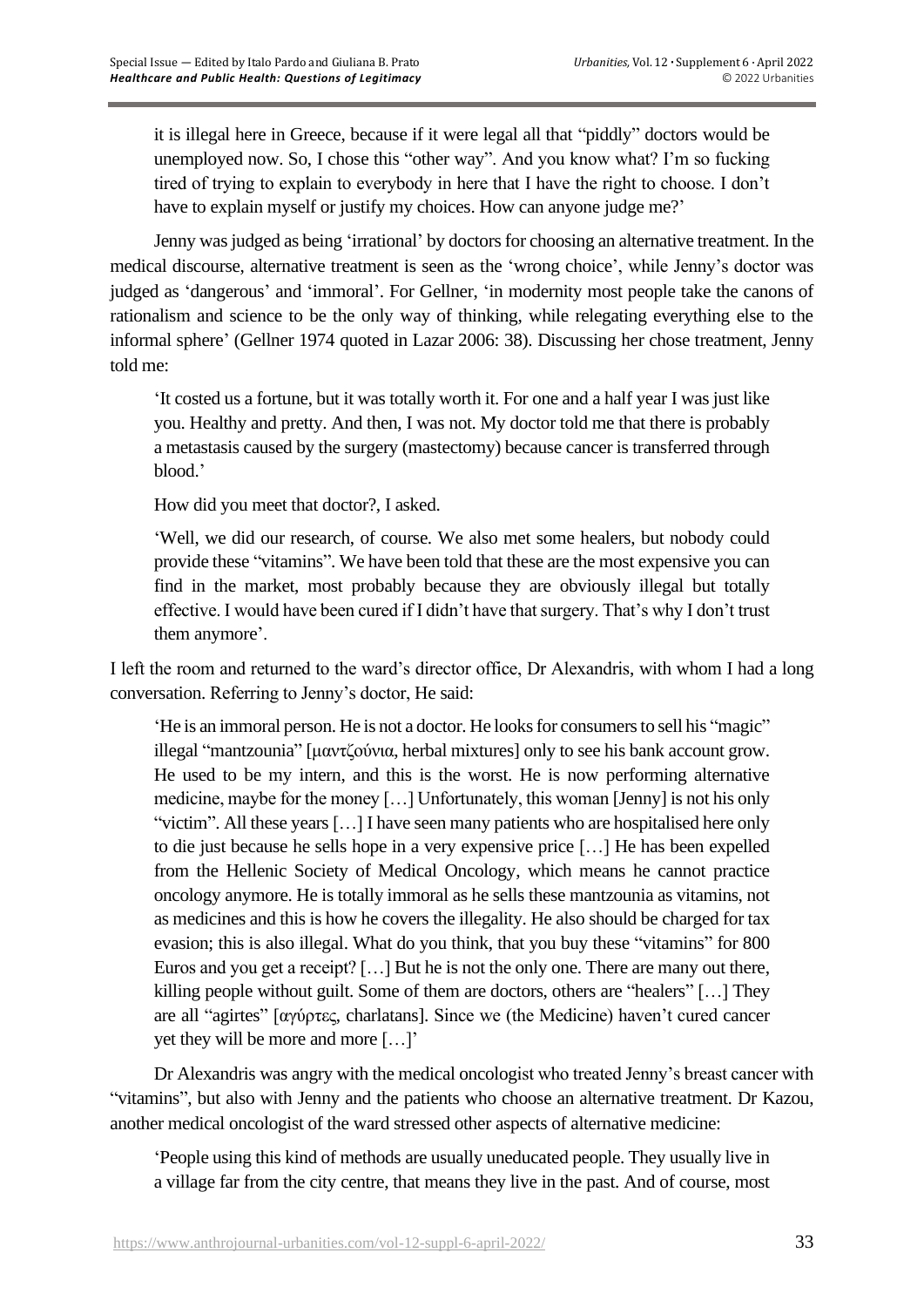of the times they are women! Even when you see a man patient, I believe that his wife made him forsake the real medicine. I can't explain it otherwise. I don't see any reason for anyone to make such a bad choice.'

Alternative medicine acquires chronical, geographical and gendered aspects and, therefore, it is constructing not only as the 'otherness' within medical pluralism but also as a practice that belongs to the past and not to the modern scientific present and future. In Greece there are famous stories coming from the past about people who pretended to be healers or doctors, selling the 'cure' for cancer. One of the most known stories is that of the 'miracle water'. In 1976, a 36-years-old lawyer claimed the discovery of cancer's cure in the island of Kos. The 'miracle water' was being distributed in Athens by tankers, and people would wait in line for hours to buy 'the cure'. Complaints were filed about the side effects and the medical associations stressed the danger of its consumption. On 30 March 1976, the 'miracle water' was officially banned as 'dangerous for the public health', the lawyer was convicted for impersonation of authority and illegal distribution of medicinal products. Selling over-costed non-medical products is 'contrary to the rules of documented and evidence-based medical science in accordance with the law' (N. 3418/2005). Still, there are many cases of doctors convicted for the violation of the medical ethics because they convinced cancer patients to follow methods of holistic treatment.

The choice between conventional medicine and alternative medicine is interpreted by medical oncologists as a moral choice in terms of 'right and wrong'. Doctors who follow alternative treatments are morally judged and expelled from official medical structures, as the legitimacy of their action is disputable. According to Italo Pardo (2000: 6), legitimacy as a social process that is culturally constructed, makes sense through an emic approach. In this case, the choice of an alternative treatment is apparently legal but morally illegitimate, as it acquires ambiguous contextualisation for both sides.

### **Biomedicine: Dominance, Medicalisation and the Construction of the Biomedical Subject**

The 'biomedical model' is an expression that describes the dominant medical approach to health and illness in most Western healthcare systems. Since the end of the 18<sup>th</sup> century, healthcare has been formed by a perception of normality which is constructed through the supervision of the 'medical gaze' (Foucault 2003). According to Foucault, 'up to the end of the  $18<sup>th</sup>$  century medicine related much more to health than to normality […] (while) nineteenth century medicine, on the other hand, was regulated more in accordance with normality than with health' (2003: 35). Conceptions of health and disease are formed in a way that health is negatively defined as the absence of disease. Hence, since medicine claims the power of constructing or redefining the 'normal', medicine operates as the dominant institution for medical control through the process of medicalisation.

The hegemony of the medical gaze, which arose in the  $19<sup>th</sup>$  century alongside the development of the anatomo-clinical method, indicates the need for state-level medical policies. The medical gaze and knowledge are located in the structure of symptoms and signs. The symptom is the form in which the disease is presented: of all that is visible, it is closest to the essential; it is the first transcription of the inaccessible nature of the disease. For instance, a cough, fever, pain in the side and difficulty in breathing are not pleurisy itself but they form its 'essential symptoms',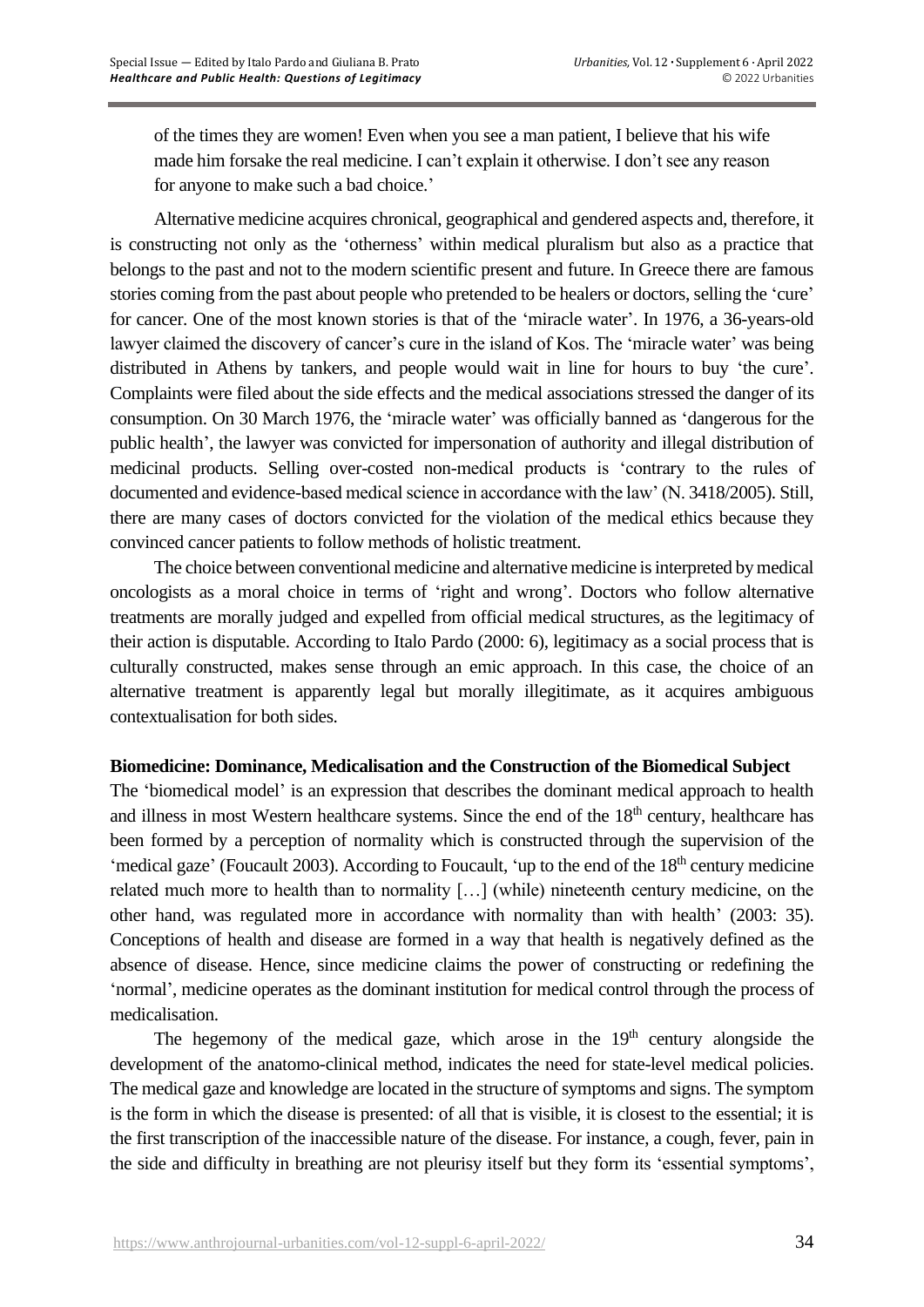since they make it possible to designate a pathological state, a morbid essence (different, for example, from pneumonia) and an immediate cause (a discharge of serosity). The prognostic sign announces what will happen; the anamnestic sign, what has happened; the diagnostic sign, what is now taking place. Between it and the disease there is a distance that it cannot cross without accentuating it, for it often appears obliquely and unexpectedly (Foucault 2003: 90-91).

Since the  $19<sup>th</sup>$  century, medicine has been established as science. Techniques such as the stethoscope and the microscope enable doctors to look 'inside'. Robert Koch identifies specific germs that cause disease in humans. The use of ether for anaesthesia and vaccination therapies to address epidemics were some of the greatest revolutions in medicine (Ross 2012: 14). Medicalisation rises in the first decades of the  $20<sup>th</sup>$  century. At that time, scientific medicine was established, replacing the era of medical pluralism. As Klawiter writes regarding cancer, 'during the regime of medicalization, cancer treatment moved from the home to the hospital; surgeons were installed as the sovereign rulers of the kingdom; breast cancer was discursively constructed as a curable disease, and women exhibiting the "danger signals" of breast cancer were reconstituted as the new subjects of the regime' (Klawiter 2008: xxvii). In the 1890s, the radical mastectomy, a legacy of the progress of the 19<sup>th</sup> century surgery introduced by Halsted (Mukherjee 2011: 14), became the hegemonic treatment, as the removal of the lesion became synonymous to cure.

In this context, the biomedical approach does not recognise the patient as a whole, rather than as an individual with diseased parts. The patient is expected to comply through 'self-control, the understanding of "proper" information (devoid of "harmful" cultural and social ideas) and the adherence to (expert) biomedical guidance' (Confortini and Krong 2015: 1353); otherwise, as a 'matter out of place' (Douglas, [1966] 2002) s/he is constructed as a 'risky subject' and is morally judged for his or her choice.

# **The Dangerous 'Other' and the Right to Choose**

Mary, a 72-years-old woman, lost her husband six years ago. He decided to follow an alternative treatment when he was diagnosed with lung cancer. She told me:

'We went to a healer who could provide us with some vitamins. He imported them from an unknown country, and they really helped my husband. His cancer was actually everywhere in his body, but the healer told us that these vitamins have the ability to detect a cancer cell that is created in the body, they strike it and destroy it without damaging healthy tissues […]'

Mary told me many stories about her friends who chose alternative treatment methods. She follows a holistic approach that includes, first of all, a positive way of thinking; then, physical exercise, relaxation and meditation, rawism and a daily use of enema in order to remove toxins from the intestine. She also shared her own experience on how she was diagnosed a pre-cancer stage but followed exclusively a holistic approach and 'never dealt with this again'. She believes that 'they [the oncologists] fight this [the alternative treatments] due to the lack of evidence'. But, she asks, 'What could be the greater proof than the fact that all herbs, with their beneficial substances, come from the nature?'

Dr Leontis, a medical oncologist who was one of my main interlocutors during fieldwork reverses Mary's argument when discussing the issue of evidence-based medicine. He says: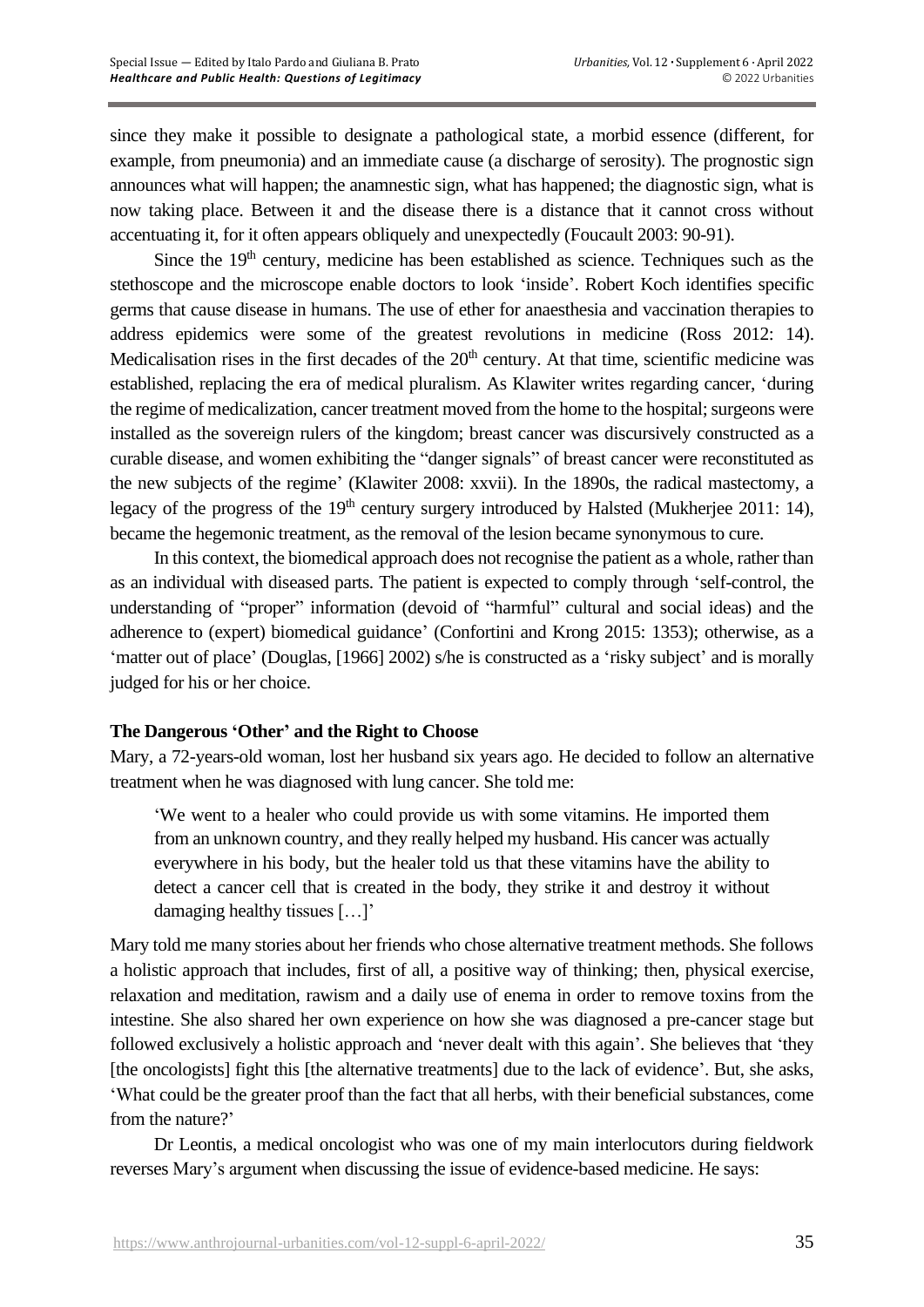'people seek the scorpion's poison or whatever they assume to be "the cure", according to current trend. This is what healers "use": "the need for hope". Chemotherapy has a bad reputation. This is a fact that we oncologist should accept. This reputation comes from chemotherapy's toxicity but today we are able to deal with this. Another reason for this reputation is the result, chemotherapy didn't use to work with such success as it does today. But do you know what's wrong with all those alternative treatments? Every treatment must be based on evidence. Something that can justify why you do what you do. The argument "from my experience I know that this mantzouni (μαντζούνι) will cure your cancer" is not scientific. Science is the result of knowledge that comes from data. Data are collected through experiments […] In other words, we (the oncologists) have evidence, the others (the healers) don't. And this is exactly the reason why this is totally immoral. Because they know that they don't have any evidence that their "treatment" can cure cancer, and for me it is immoral to know that you sell fool's gold and still do.'

It seems that evidence acts as a legalization process through which treatment acquires its moral and scientific status. Barry claims that 'evidence' has become an increasingly strong rhetoric in biomedicine in the last few years (Barry 2006: 2648). In *The Birth of the Clinic*, Foucault (2003) describes how the medical profession acquired prestige and power through 'scientific' knowledge, resulting in definitions of 'normal' and 'deviant' and the establishment of disease categories. Biopower operates through the production of knowledge but also through the production of a willingness to comply with the rules that knowledge has established. Self-discipline and selfsurveillance regulate compliance with the norms but also to 'confess' any deviation from these norms (Pylypa 1998: 21-24).

Kalliopi was 32-years-old when she was diagnosed with breast cancer. She was terrified and confused about the 'right choice' to make. She visited three different medical oncologists only to realise that chemotherapy was the only treatment on offer. She said:

'A friend told me about a healer in Italy who was treating cancer patients. "He is very famous but, most important, he saves lives" she said. I knew all the unpleasant side effects of chemotherapy, and that after chemotherapy I couldn't have children, and that was the scariest. And not to die of course. I found a contact and I arranged to go to Italy to meet this healer. I didn't care about the money, my husband had decided to sell the house he inherited from his mother, so money wouldn't be a problem. But when I arrived in the airport my legs froze. Deep inside, I knew I shouldn't trust a treatment which is non-medical. It was a treatment which was not approved from any official agency, it was based on some herbals. And everybody was criticizing me for this choice. All the oncologists I visited told me, "It is your choice, of course, you can try this charlatan but don't come back to me when you will be close to death". So, I decided to make the "right" choice. "Right" for whom I am not sure, though […]'

Choice seems to be at the stake in this debate between biomedical treatment and alternative medicine. For the patients, choice is a right. For the medical oncologists, choice entails negotiable moral aspects. According to the 2002 European Charter of Patients' Rights 'each individual has the right to freely choose from among different treatment procedures and providers on the basis of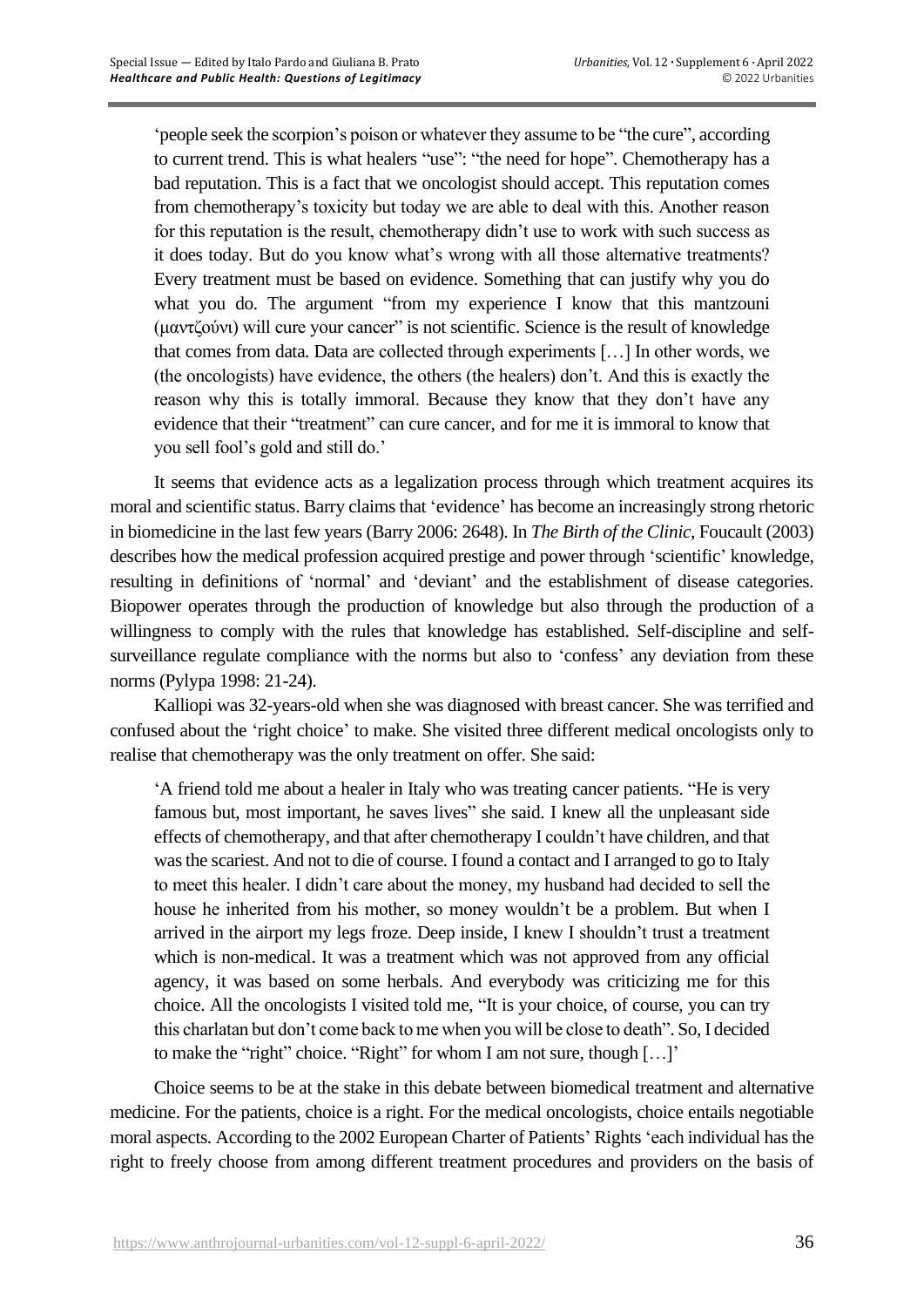adequate information. The patient has the right to decide which diagnostic exams and therapies to undergo, and which primary care doctor, specialist or hospital to use'.

Dr Ivanos, a private practice medical oncologist, claims that:

'Patients have the right to choose which treatment is the best for them. The problem is that this alternative industry of health is growing rapidly and attracts unprotected (from the law) patients who will pay for any promise of cure without side effects. But when there is an exchange of money and the product is "too good to be true", what remains for us (the oncologists) to say is: the buyer should be careful.'

Choice of treatment, and by extension alternative medicine, indicates that rejection or acceptance of the biomedical model is a matter of personal ethics. Medical oncologists disapprove the choice of alternative treatments unproven by science, ineffective for curing cancer and totally harmful to the patients, including financially. However, patients who choose an alternative treatment consider this choice as a right. This conflict reveals the political aspect of knowledge which is produced within the context of biomedicine. Hierarchies of knowledge and the attendant moral rankings construct alternative treatment methods as morally illegitimate and dangerous. This complex relationship marks conflicting discourses embedded in a framework where legality and morality are connected, resulting in cultural shifts in the expectation of healthcare.

### **References**

- Barry, C. A. 2006. The role of evidence in alternative medicine: Contrasting biomedical and anthropological approaches. *Social Science & Medicine*, 62: 2646-2657.
- Confortini, C. C. and Krong, B. 2015. Breast cancer in the global south and the limitations of a biomedical framing: a critical review of the literature. *Health Policy and Planning*, 30: 1350-1361.
- Douglas, M. [1966] 2002. *Purity and Danger: An Analysis of Concepts of Pollution and Taboo.* London: Roultedge.
- Foucault, M. 2003. *The Birth of the Clinic.* London: Routledge.
- Klawiter, M. 2008. *The Biopolitics of Breast Cancer: Changing Cultures of Disease and Activism.* Minneapolis: University of Minnesota Press.
- Lazar, I. 2006. Taltos Healers, Neoshatnans and Multiple Medical Realities in Postsocialist Hungary. In H. Johannessen and I. Lazar (eds), *Multiple Medical Realities. Patients and Healers in Biomedical, Alternative and Traditional Medicine*. New York: Berghahn Books.
- Livingston, J. 2012. *Improvising Medicine. An African Oncology Ward in an Emerging Cancer Epidemic.* Durham: Duke University Press.
- Lochlann, J. S. 2013. *Malignant. How cancer becomes us.* London: University of California Press.
- Mukherjee , S. 2011. *Emperor of All Maladies: A Biography of Cancer.* New York: SCRIBNER.
- Pardo, I. 2000. Introduction–Morals of Legitimacy: Interplay Between Responsibility, Authority and Trust. In I. Pardo (ed.), *Morals of Legitimacy: Between Agency and System.* Oxford: Berghahn.